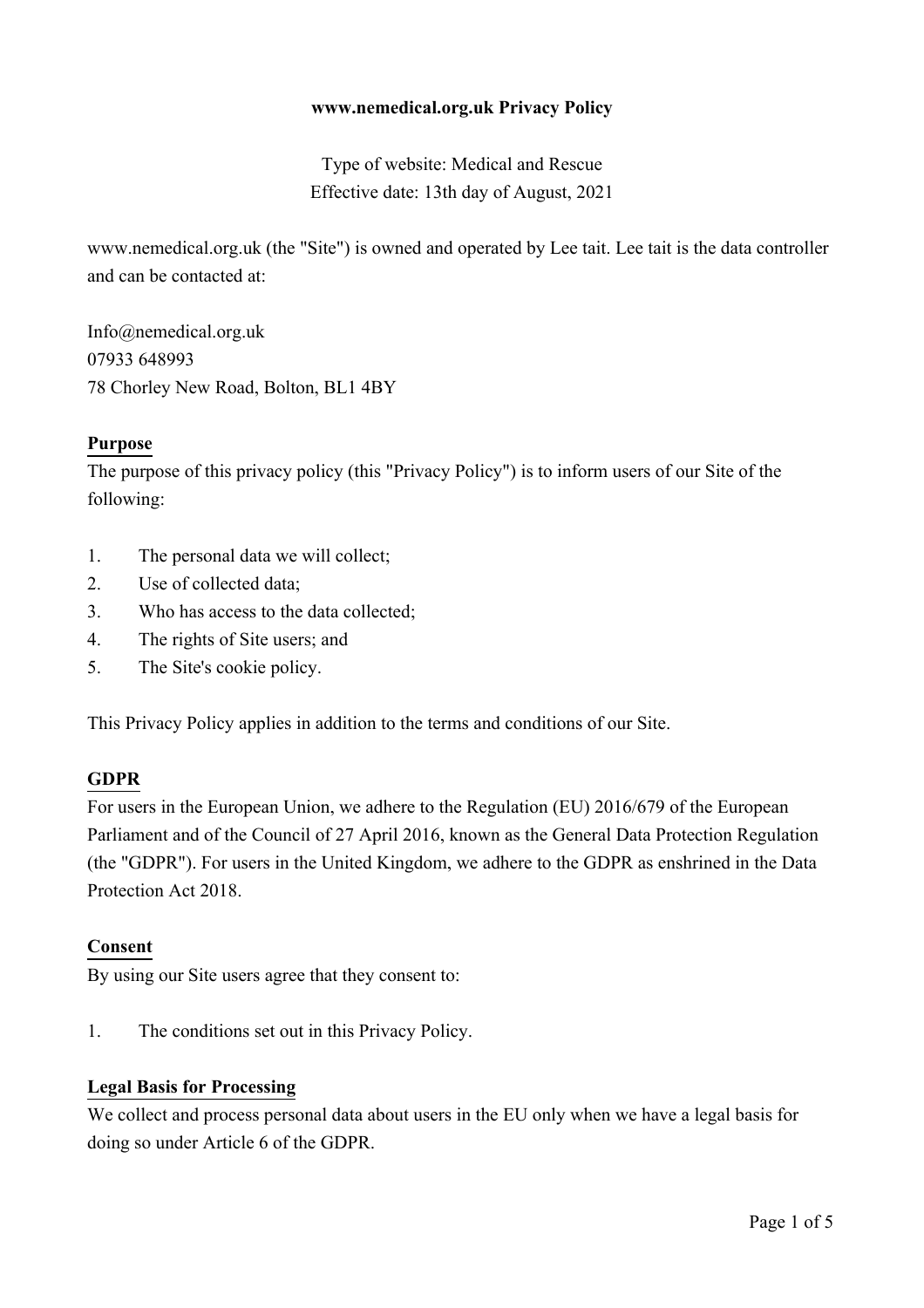We rely on the following legal basis to collect and process the personal data of users in the EU:

1. Processing of user personal data is necessary for us to take, at the request of a user, steps before entering a contract or for the performance of a contract to which a user is a party. If a user does not provide the the personal data necessary to perform a contract the consequences are as follows: No booking can take place.

## **Personal Data We Collect**

We only collect data that helps us achieve the purpose set out in this Privacy Policy. We will not collect any additional data beyond the data listed below without notifying you first.

## Data Collected in a Non-Automatic Way

We may also collect the following data when you perform certain functions on our Site:

- 1. First and last name;
- 2. Email address; and
- 3. Phone number.

This data may be collected using the following methods:

1. Online contact page.

## **How We Use Personal Data**

Data collected on our Site will only be used for the purposes specified in this Privacy Policy or indicated on the relevant pages of our Site. We will not use your data beyond what we disclose in this Privacy Policy.

The data we collect when the user performs certain functions may be used for the following purposes:

1. Information gathering.

# **Who We Share Personal Data With**

## Employees

We may disclose user data to any member of our organisation who reasonably needs access to user data to achieve the purposes set out in this Privacy Policy.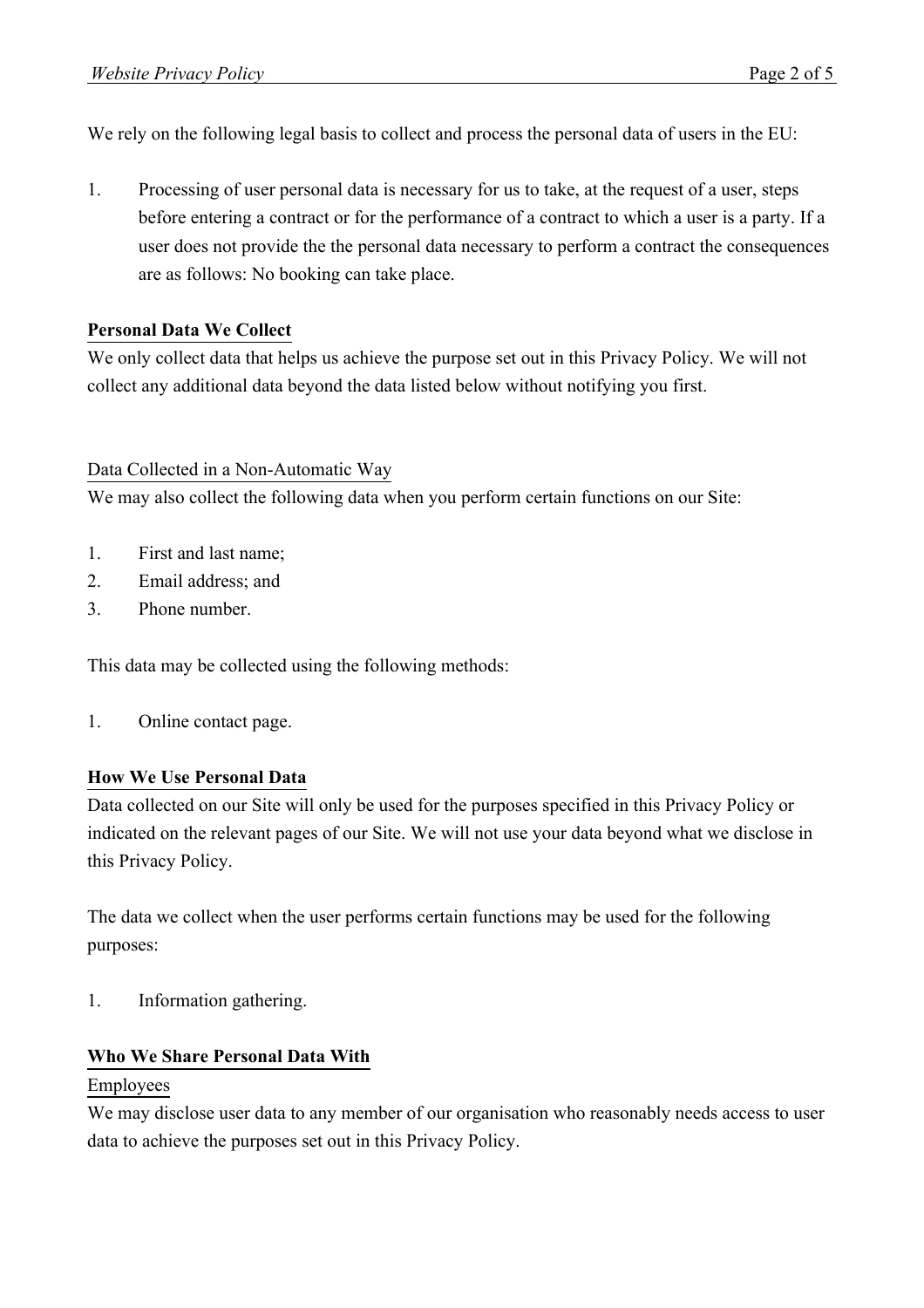## Other Disclosures

We will not sell or share your data with other third parties, except in the following cases:

- 1. If the law requires it;
- 2. If it is required for any legal proceeding;
- 3. To prove or protect our legal rights; and
- 4. To buyers or potential buyers of this company in the event that we seek to sell the company.

If you follow hyperlinks from our Site to another Site, please note that we are not responsible for and have no control over their privacy policies and practices.

# **How Long We Store Personal Data**

User data will be stored until the purpose the data was collected for has been achieved.

You will be notified if your data is kept for longer than this period.

# **How We Protect Your Personal Data**

Encryption software

While we take all reasonable precautions to ensure that user data is secure and that users are protected, there always remains the risk of harm. The Internet as a whole can be insecure at times and therefore we are unable to guarantee the security of user data beyond what is reasonably practical.

# **Your Rights as a User**

Under the GDPR, you have the following rights:

- 1. Right to be informed;
- 2. Right of access;
- 3. Right to rectification;
- 4. Right to erasure;
- 5. Right to restrict processing;
- 6. Right to data portability; and
- 7. Right to object.

# **Children**

We do not knowingly collect or use personal data from children under 16 years of age. If we learn that we have collected personal data from a child under 16 years of age, the personal data will be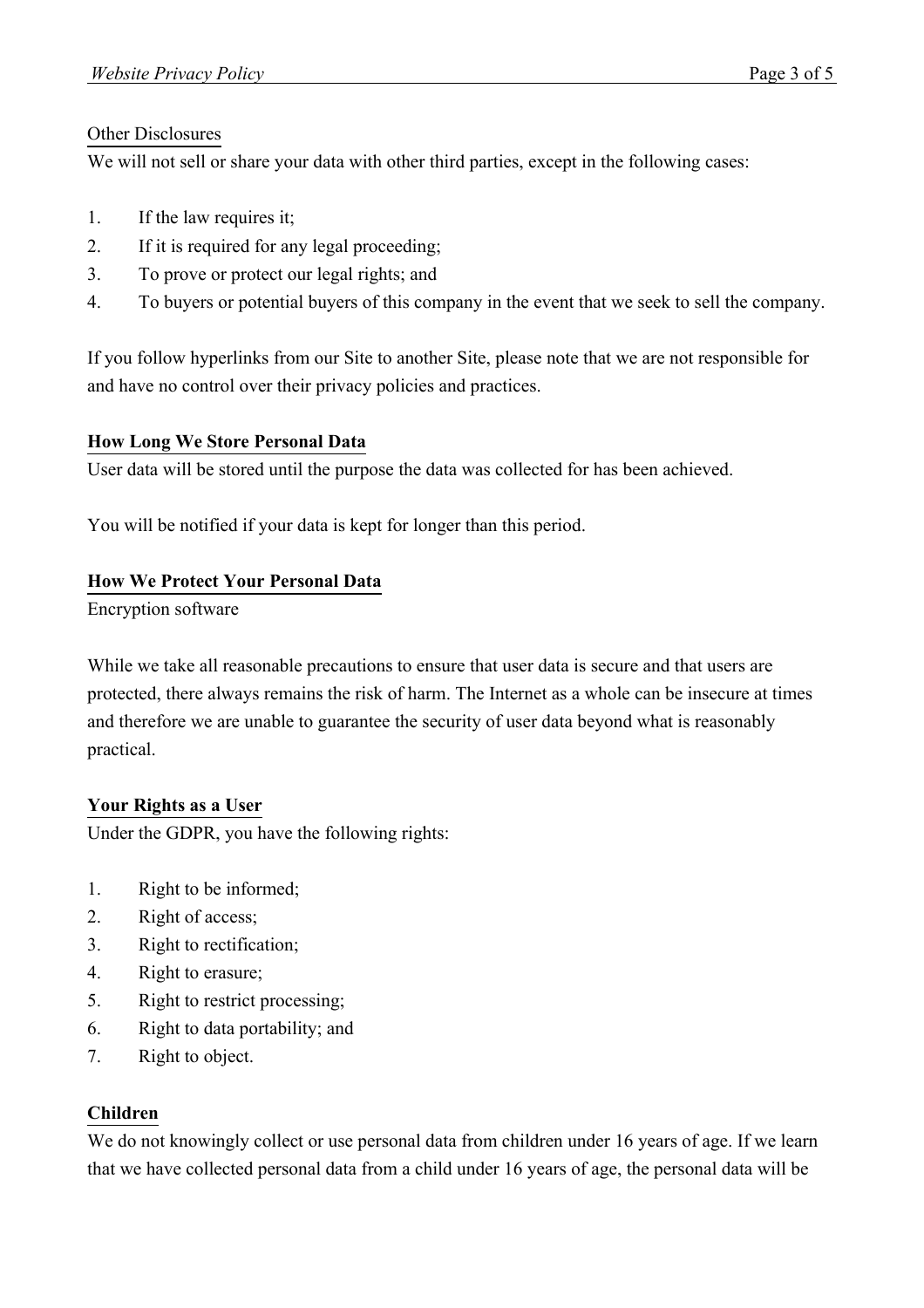deleted as soon as possible. If a child under 16 years of age has provided us with personal data their parent or guardian may contact our data protection officer.

### **How to Access, Modify, Delete, or Challenge the Data Collected**

If you would like to know if we have collected your personal data, how we have used your personal data, if we have disclosed your personal data and to who we disclosed your personal data, if you would like your data to be deleted or modified in any way, or if you would like to exercise any of your other rights under the GDPR, please contact our data protection officer here:

Alexandra hayes Info@nemedical.org.uk 07933 648993 78 Chorley New Road, Bolton, BL1 4BY

### **Cookie Policy**

A cookie is a small file, stored on a user's hard drive by a website. Its purpose is to collect data relating to the user's browsing habits. You can choose to be notified each time a cookie is transmitted. You can also choose to disable cookies entirely in your internet browser, but this may decrease the quality of your user experience.

We do not use cookies on our Site.

#### **Modifications**

This Privacy Policy may be amended from time to time in order to maintain compliance with the law and to reflect any changes to our data collection process. When we amend this Privacy Policy we will update the "Effective Date" at the top of this Privacy Policy. We recommend that our users periodically review our Privacy Policy to ensure that they are notified of any updates. If necessary, we may notify users by email of changes to this Privacy Policy.

#### **Complaints**

If you have any complaints about how we process your personal data, please contact us through the contact methods listed in the *Contact Information* section so that we can, where possible, resolve the issue. If you feel we have not addressed your concern in a satisfactory manner you may contact a supervisory authority. You also have the right to directly make a complaint to a supervisory authority. You can lodge a complaint with a supervisory authority by contacting the Company director.

#### **Contact Information**